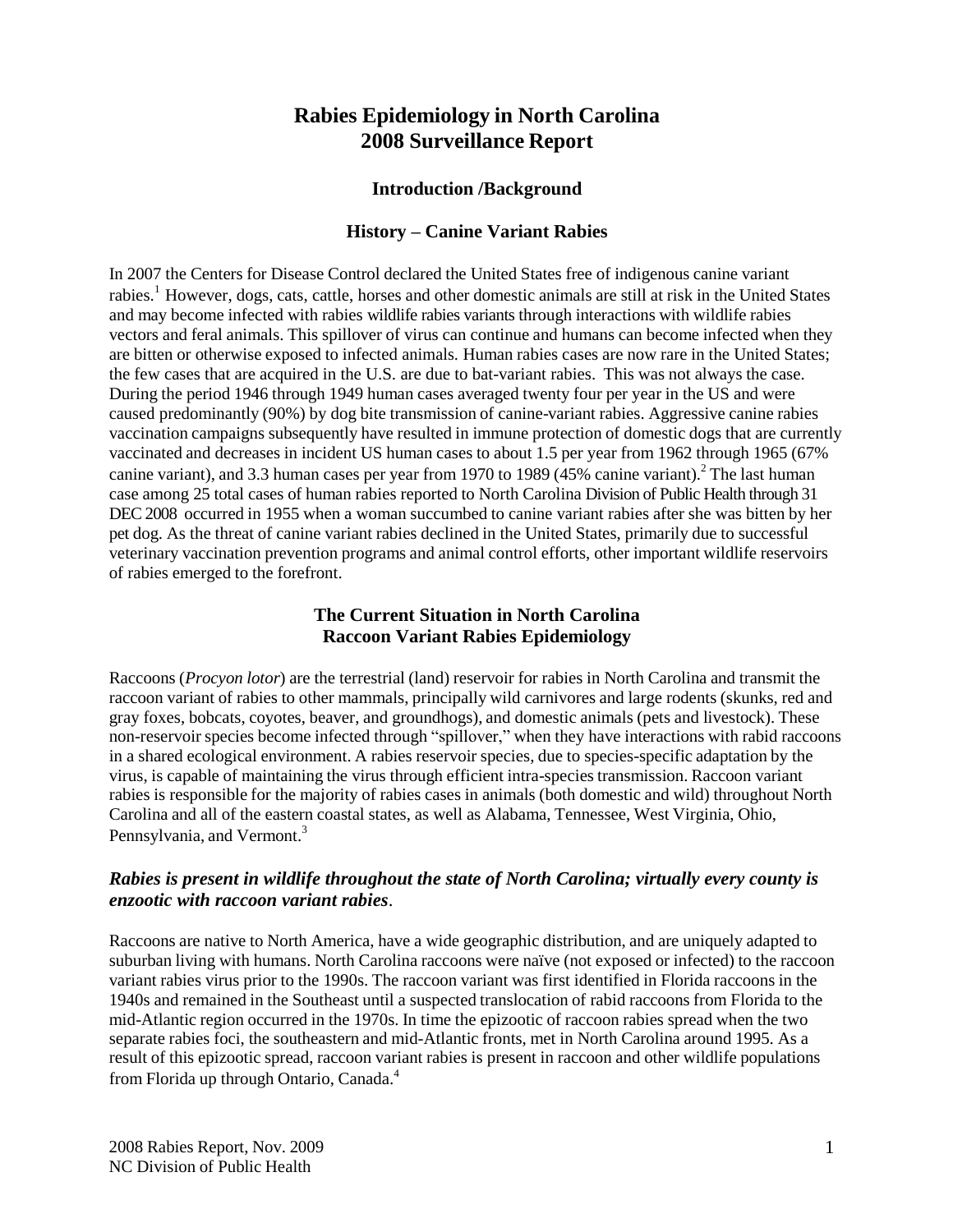### **Bat Variant Rabies Epidemiology**

Insectivorous bats are the other principal reservoir for rabies in North Carolina; there are several species and variants. Bats are flying mammals that are highly mobile and migrate widely into different geographic areas. Because of this, it is difficult to map a geographic range for the multiple bat variants and all areas of the continental United States are considered enzootic for bat rabies, including every US state except Hawaii.<sup>3</sup>

#### **Human Rabies Cases in the United States**

In the last couple of decades bat variant rabies has been recognized as the most common variant for rabies transmission in humans. Any exposure or potential exposure to a bat should be taken seriously and requires careful evaluation. If possible, the bat(s) involved should be collected safely and submitted for testing. The potential for rabies transmission exists even with seemingly minor exposures to bats because some variants of the virus are capable of infection after superficial epidermal inoculation. Therefore, if a person or pet is exposed to a bat, or a bat is found in close proximity or in a living space, the local health department or health care provider should be contacted immediately for careful rabies risk assessment for postexposure prophylaxis. Of 28 cases of human bat variant rabies acquired naturally within the United States from 1995 to 2006, the CDC reports that 61% (17/28) of the cases had an unknown or unrecognized bite exposure history. Once infected with rabies virus, regardless of variant, the disease is 100% fatal without appropriate postexposure prophylaxis. All of the human cases documented in the United States died except one person that was left with severe neurological complications.<sup>5</sup>

*An exposure is any bite, scratch or other situation in which saliva or central nervous system (CNS) tissue of a potentially rabid animal enters an open wound, fresh wound, or comes in contact with a mucous membrane by entering the eye, mouth or nose.*

*Other situations that might qualify as exposures include finding a bat in the same room as a person who might be unaware that a bite or direct contact had occurred (e.g., a deeply sleeping person awakens to find a bat in the room or an adult witnesses a bat in the room with a previously unattended child, mentally disabled person, or intoxicated person).*

# **Laboratory Submission Criteria**

Animals are accepted for submission and rabies testing to the SLPH if certain criteria are met. Animal control authorities in each jurisdiction are responsible for enforcing state rabies laws and local rabies ordinances, and for submitting rabies specimens for testing. When a person or unvaccinated domestic animal is bitten or otherwise exposed to an animal suspected of transmitting rabies and the animal is available for testing, animal control is engaged to capture, prepare and submit the animal for testing. Timely consultations between health care providers, veterinarians, animal control authorities, and local health departments are critical to performance of risk assessments for potential rabies transmission and determination of the need to capture of the animal for observation or testing. High risk wildlife species are considered rabid unless tested negative for rabies and should be submitted for testing. High risk animals include raccoons, skunks, foxes, coyotes, wolves, bobcats, beavers, groundhogs (woodchucks), and bats. Small rodents (squirrels, mice, rats, etc.), rabbits and opossums are considered low risk species for rabies transmission. Low risk species may be submitted by animal control services on a case by case basis *only*  with prior approval by one of the public health veterinarians. Important factors to consider prior to request for animal submission include the species of animal, animal behavior and health status, and the circumstances of exposure (provoked or unprovoked). Only animals that have exposed a person or an unvaccinated domestic animal and are reasonably suspected of transmitting rabies are to be tested by SLPH.

2008 Rabies Report, Nov. 2009 NC Division of Public Health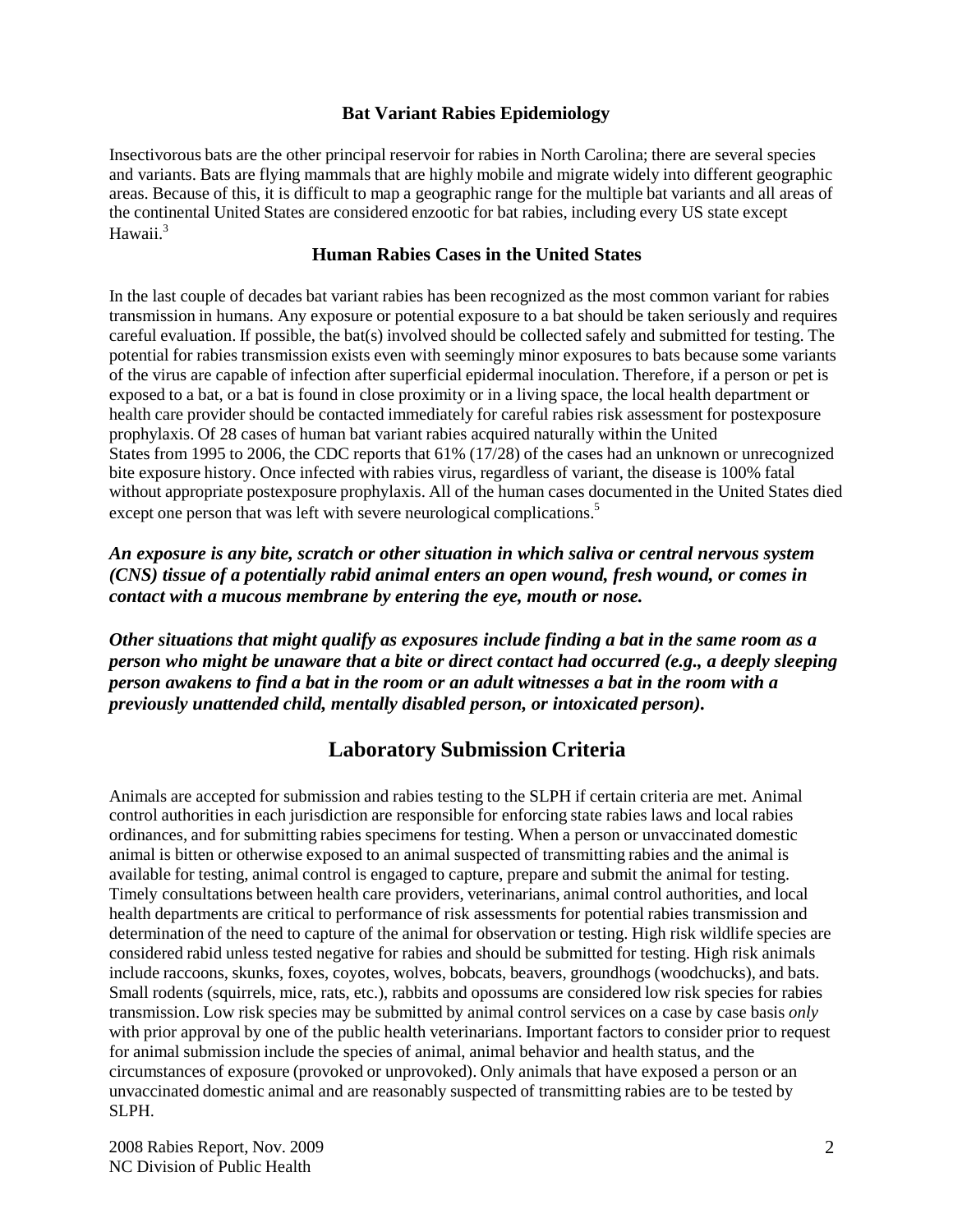**The State Laboratory Public Health specimen acceptance policy is:**

*Testing resources are reserved for situations where the testing outcome will influence patient management decisions. Terrestrial animal submissions are limited to significant rabies vector species that expose humans, livestock or unvaccinated pets. Significant rabies vector terrestrial species include raccoons, skunks, foxes, most other carnivores, and woodchucks. Domestic animals exhibiting signs of rabies and wild animals that have potentially exposed a person, unvaccinated pet, or livestock to rabies should be submitted for testing without delay.*

*Public health veterinarians at North Carolina Division of Health and Human Services are available to assist with animal exposure assessments during business hours at 919.733.3410 and after hours in emergency situations for health care providers, local health departments, animal control officers and veterinarians at 919.733.3419.*

# **Rabies Surveillance in North Carolina, 2008**

In 2008 the North Carolina State Laboratory of Public Health (SLPH) received 3,924 animal specimens for rabies testing, submitted throughout every month of the year (Table 1 and Figure 1). All 100 North Carolina counties submitted specimens for testing and an aggregate of 452 positive cases were reported by the SLPH from 73 counties. Included in the analysis are ten animals designated "out of state," two of these animals were rabies positive. These animals were included in NC data because they either resided or were captured in North Carolina but were submitted by a veterinarian or other entity from an adjacent state. The total number of specimens tested (3877) was less than number of specimens submitted because tests were not performed (TNP) on brains that were deteriorated, desiccated or otherwise unsuitable for testing.

|            | woman, i voi un Caronina, 2000 |        |                 |            |
|------------|--------------------------------|--------|-----------------|------------|
| Month      | <b>Submitted</b>               | Tested | <b>Positive</b> | % Positive |
| JAN        | 258                            | 258    | 27              | 10.5       |
| FEB        | 207                            | 207    | 35              | 16.9       |
| MAR        | 254                            | 254    | 44              | 17.3       |
| APR        | 266                            | 266    | 44              | 16.5       |
| MAY        | 333                            | 332    | 49              | 14.8       |
| JUN        | 556                            | 545    | 40              | 7.3        |
| JUL        | 522                            | 502    | 49              | 9.8        |
| AUG        | 469                            | 457    | 36              | 7.9        |
| <b>SEP</b> | 295                            | 295    | 41              | 13.9       |
| OCT        | 267                            | 266    | 38              | 14.3       |
| <b>NOV</b> | 229                            | 228    | 26              | 11.4       |
| DEC        | 268                            | 267    | 23              | 8.6        |
| TOTAL      | 3924                           | 3877   | 452             | 11.7       |

**Table 1. RABIES, Animals Submitted, Tested and % Positivity by Month, North Carolina, 2008** 

Figure 1. shows that animals were submitted and tested positive throughout every month of 2008. The number of specimens submitted for testing clearly began to increase in May and peaked in the summer months, June through August, corresponding most probably to increased outdoor activity and associated exposures to people and their pets. Wildlife activity also increases during the spring and summer months; wildlife emerge from hibernation or become more active as daylight increases, feeding and mating. Bats migrate back to roosting and nursery areas often in areas that are in close proximity to people, like attics.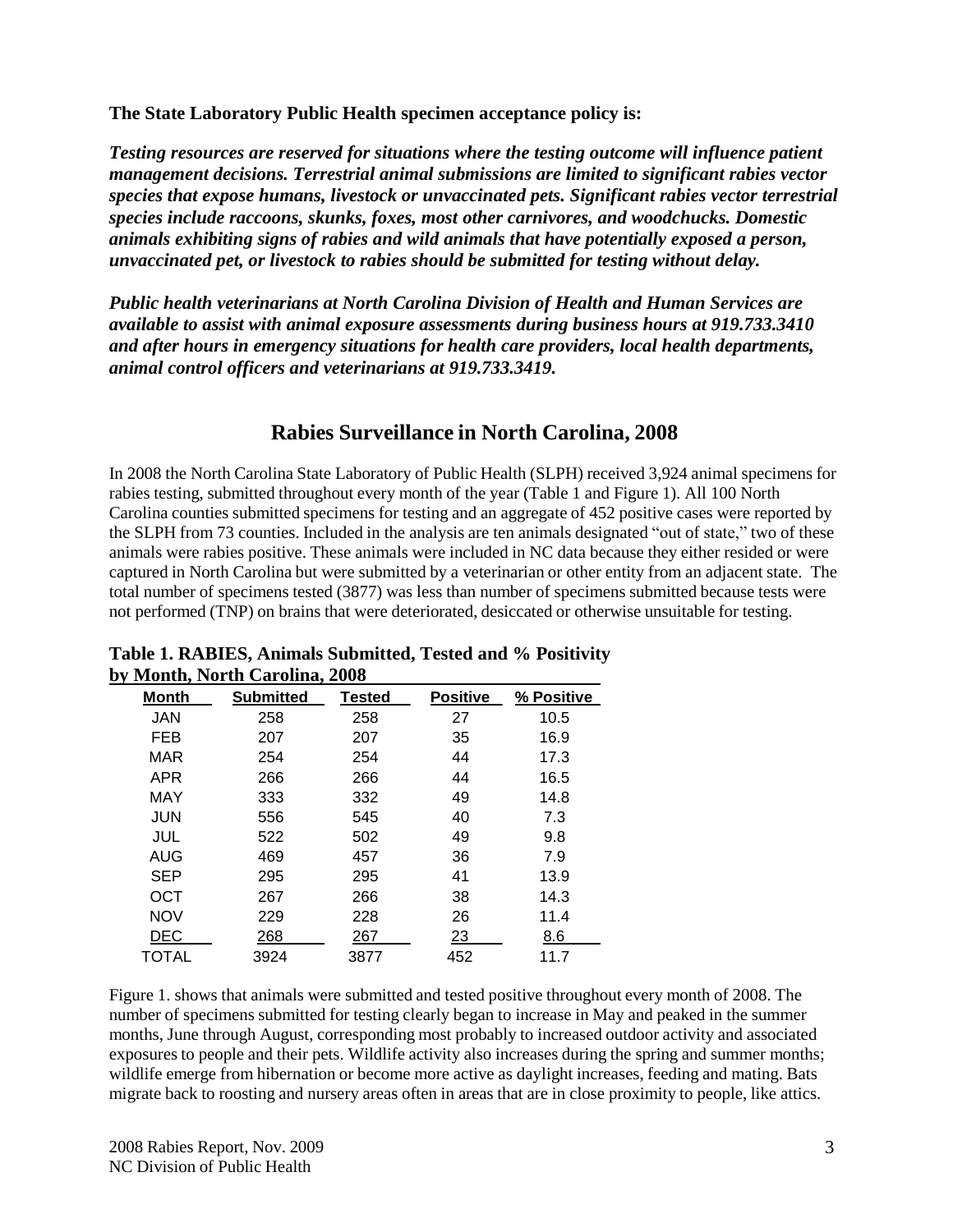



Figure 2. displays the percent rabies positive among all animals tested at NC SLPH by month. Bimodal peaks occur from February to May and September to November indicating increases in the percent of animals testing positive. The lowest percentage positive of animals tested occurred in the summer months June 7.3% (40/545), July 9.8% (49/502) and August 7.9% (36/457). However it is important to note that the greatest number of animals were submitted and tested during these months (Figure 1.). The highest percentage positive among animals tested occurred in March, 17.3% (44/254).

**Figure 2. RABIES, Percent Positivity by Month among All Animals Tested, North Carolina 2008 (N=3877)**

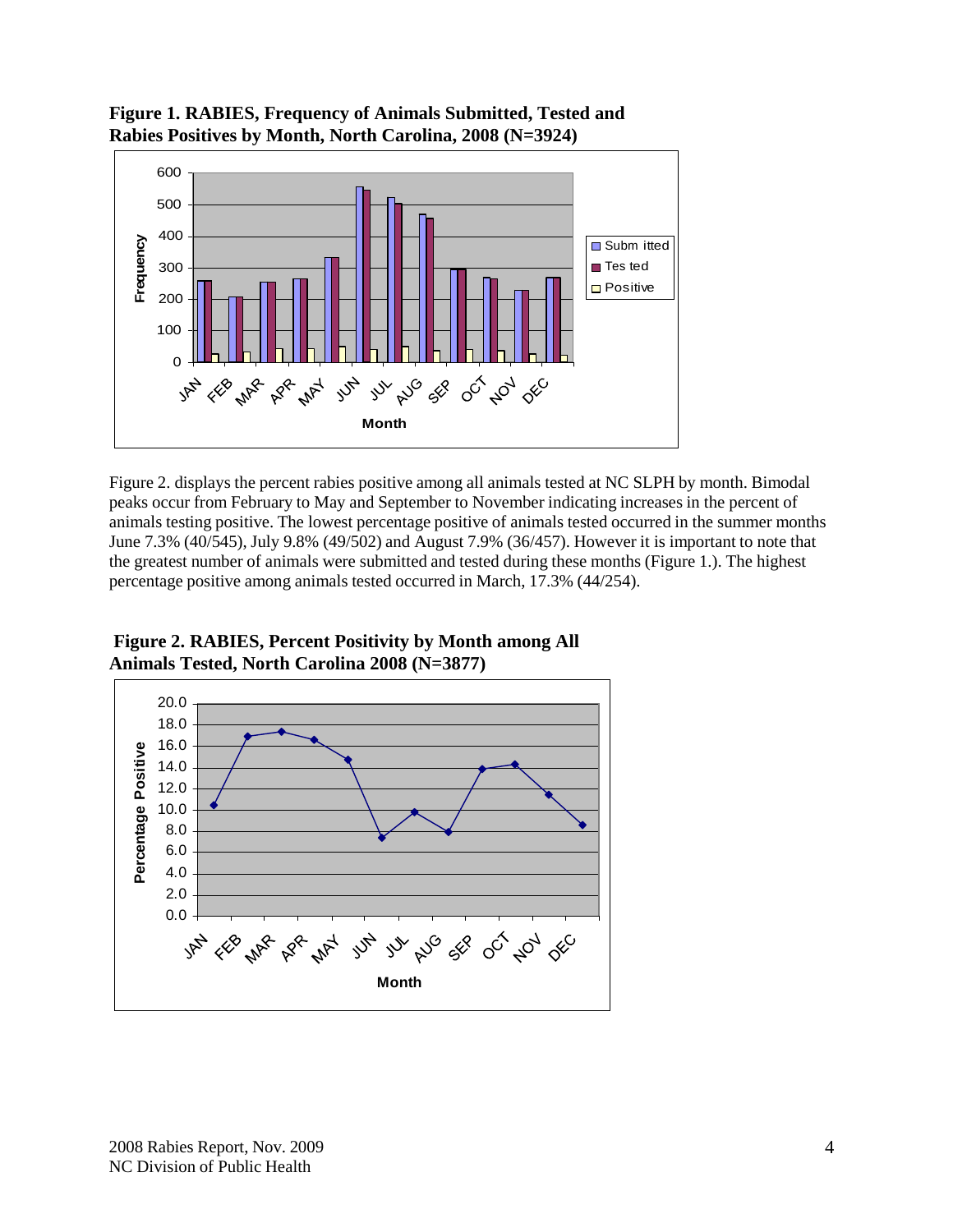## **High Risk Wildlife**

Among wildlife species that pose a high risk for rabies transmission in North Carolina (Table 2 and Figure 3), the SLPH received 1,145 bats, 552 raccoons, 117 foxes, 108 skunks, 6 groundhogs, 5 coyotes, and 3 beavers for testing. Of 549 raccoons tested, 45.7% (251) were positive. This represents a high risk of potential rabies transmission given an exposure to a raccoon. It is important to remember that the SLPH tests only those animals that have exposed a human or an unvaccinated domestic animal. This subset of surveillance data represents a small fraction of the entire population of a particular wildlife species in North Carolina; almost half of the raccoons tested positive. Other high risk wildlife species, that are presumed rabid unless tested negative, had the following positivity: skunks 86.1% (93/108), foxes 48.7% (57/117), bats 1.6% (18/1104), 3 of 5 coyotes, 3 of 3 bobcats, and 1 of 3 beavers.

#### **Table 2. RABIES, Percent Positive among High Risk Wildlife Species Tested, North Carolina 2008 High Risk - Wildlife Tested Positive % Positive**

| High Risk - Wildlife | Tested | <b>Positive</b> | Positive |
|----------------------|--------|-----------------|----------|
| <b>Bats</b>          | 1104   | 18              | 1.6      |
| <b>Beaver</b>        | 3      | 1               | 33.3     |
| <b>Bobcat</b>        | 3      | 3               | 100.0    |
| Coyote               | 5      | 3               | 60.0     |
| <b>Fox</b>           | 117    | 57              | 48.7     |
| Groundhog            | 38     | 0               | 0.0      |
| <b>Raccoon</b>       | 549    | 251             | 45.7     |
| <b>Skunk</b>         | 108    | 93              | 86.1     |
| Total                | 1927   | 426             | 22.1     |

**Figure 3. RABIES, Frequency of Tests and Positives among Selected High Risk Wildlife Species, North Carolina, 2008 (N=1878)**

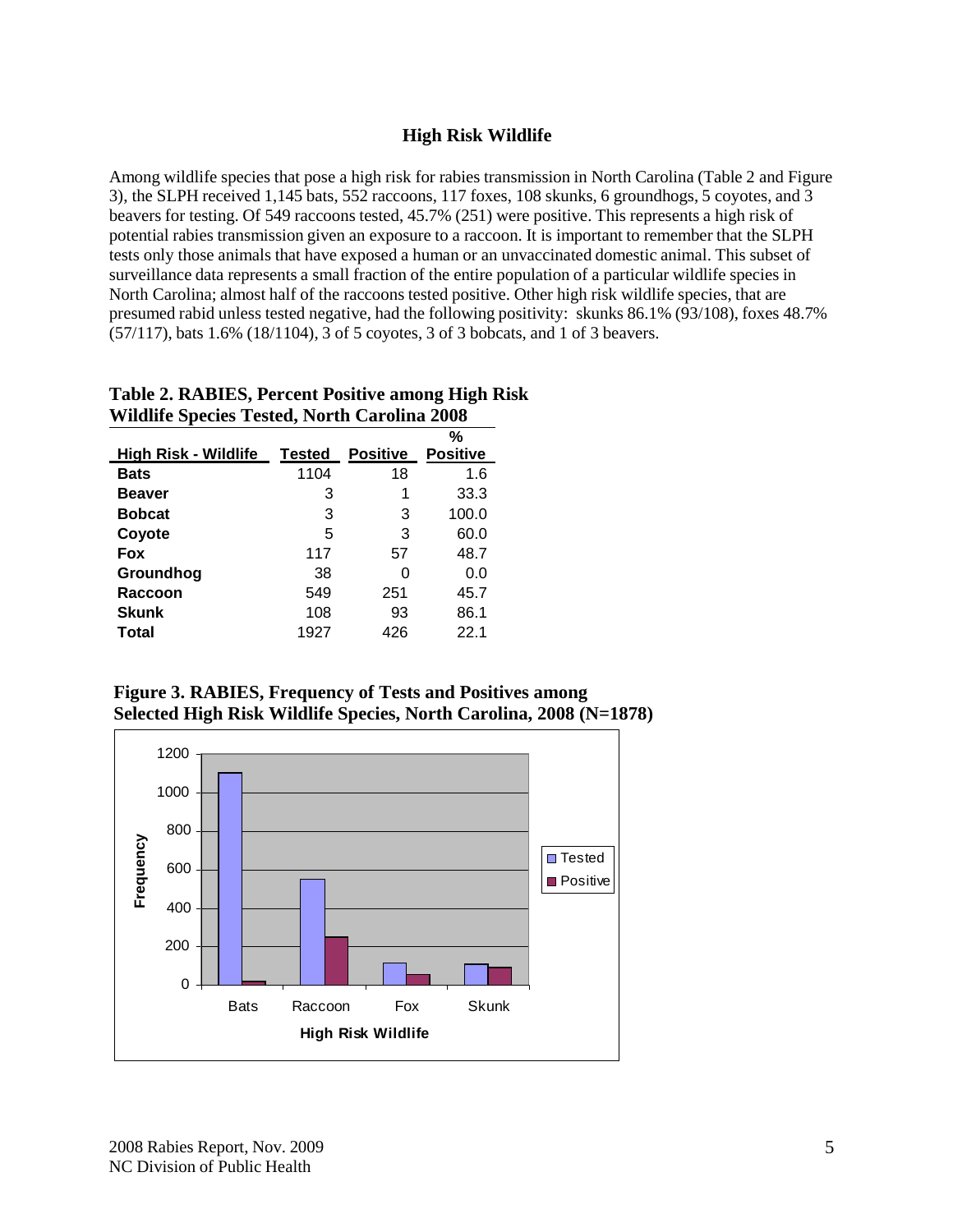Figure 4 displays the relative percent rabies positivity among all animal species tested in North Carolina during 2008. Of 452 positive animals, 251 Raccoons (55.5%) presented the greatest burden in 2008 of all rabies vectors submitted and tested in North Carolina, followed by 93 skunks (20.6%) and 57 foxes (12.6%). Bats and cats (mostly stray or feral) each represented about 4% of the 2008 positive animals that created a rabies exposure burden.



**Figure 4. RABIES, Percentage Positive among All Species Testing Positive, North Carolina 2008 (N=452)**

### **Raccoons**



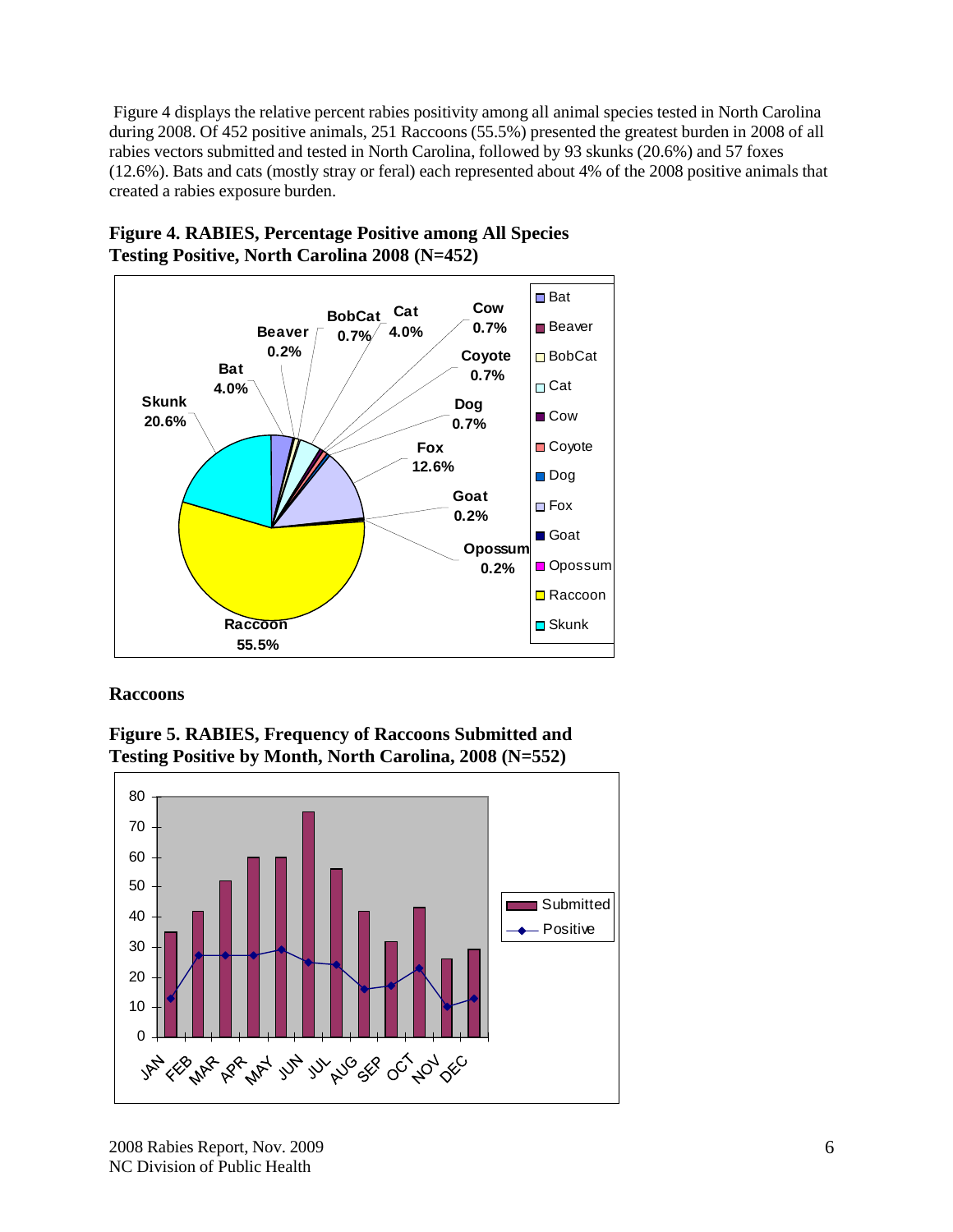|                                          | Total<br>Raccoons |                 | Percentage      |  |  |
|------------------------------------------|-------------------|-----------------|-----------------|--|--|
| County*                                  | Submitted         | <b>Positive</b> | <b>Positive</b> |  |  |
| <b>Mecklenburg</b>                       | 52                | 16              | 30.8            |  |  |
| Forsyth                                  | 31                | 11              | 35.5            |  |  |
| Orange                                   | 29                | 14              | 48.3            |  |  |
| <b>Cherokee</b>                          | 26                | 13              | 50.0            |  |  |
| Wake                                     | 22                | 11              | 50.0            |  |  |
| Wilkes                                   | 22                | 8               | 36.4            |  |  |
| <b>Buncombe</b>                          | 18                | 10              | 55.6            |  |  |
| <b>Guilford</b>                          | 16                | 10              | 62.5            |  |  |
| <b>Mitchell</b>                          | 15                | 10              | 66.7            |  |  |
| *Counties submitting 15 or more reccoons |                   |                 |                 |  |  |

# **Table 3. RABIES, Number of Raccoons Submitted and Percent Positive by County, North Carolina, 2008**

**\*Counties submitting 15 or more raccoons**

# **Skunks**

Skunks were submitted for testing and tested positive throughout every month of 2008. Peak skunk submissions and positives both occurred in January and October, 2008.



**Figure 6. RABIES, Frequency of Skunks Submitted and Testing Positive by Month, North Carolina, 2008 (N=108)**

Among the 33 counties that submitted 108 skunks for testing in 2008, thirty two (97%) reported at least one rabid skunk. Overall the majority of skunks submitted to the SLPH in 2008 for testing were positive, 86% (93/108). Table 4 shows counties that submitted at least 2 skunks for testing to the SLPH and the number testing positive.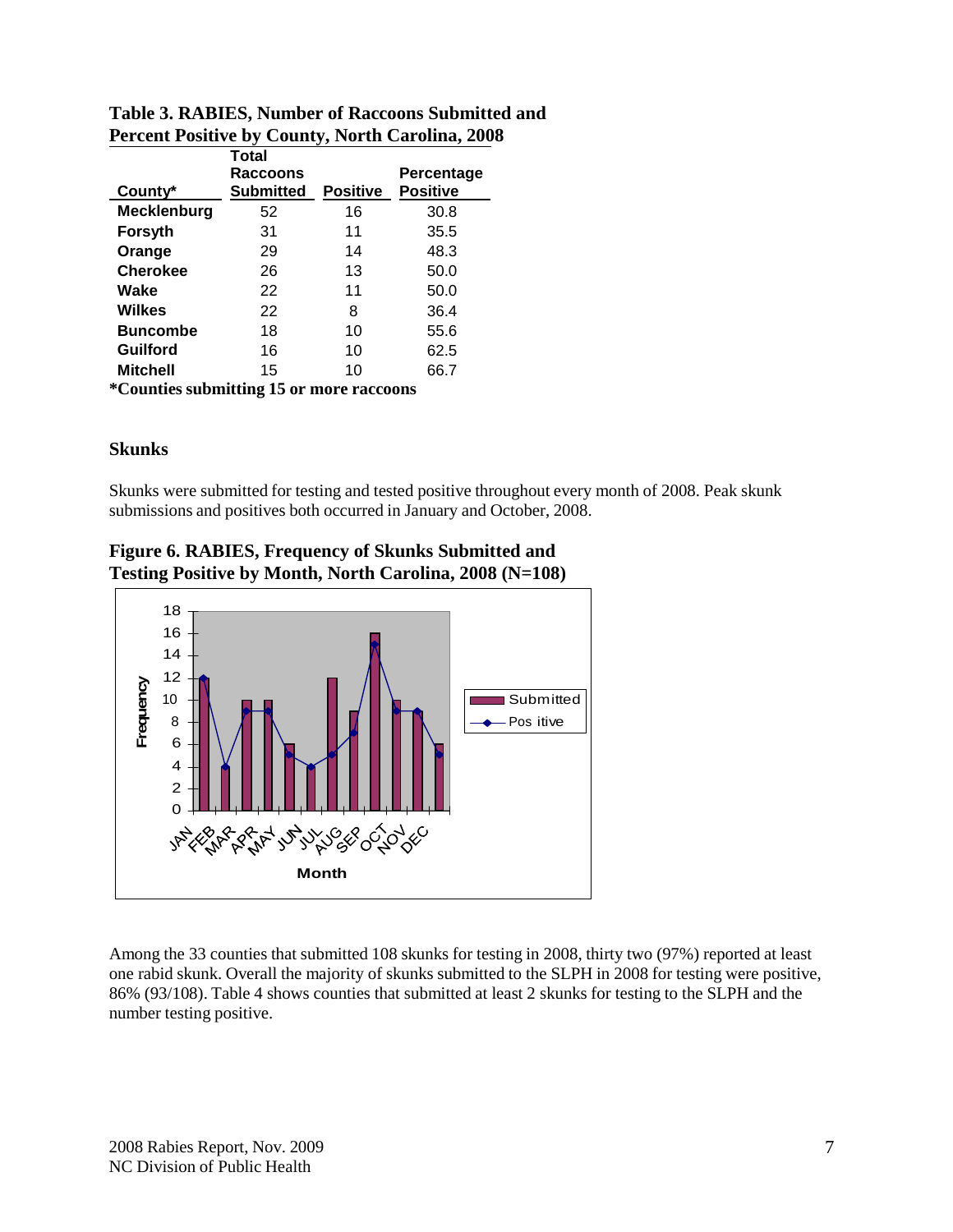| County                                              | <b>Submitted</b> | <b>Positive</b> |  |
|-----------------------------------------------------|------------------|-----------------|--|
| <b>Wilkes</b>                                       | 25               | 18              |  |
| Yadkin                                              | 9                | 9               |  |
| <b>Cleveland</b>                                    | 7                | 6               |  |
| Rowan                                               | 7                | 7               |  |
| Forsyth                                             | 6                | 6               |  |
| <b>Iredell</b>                                      | 6                | 6               |  |
| Surry                                               | 5                | 5               |  |
| Rockingham                                          | 4                | 4               |  |
| Catawba                                             | 3                | $\overline{2}$  |  |
| <b>Guilford</b>                                     | 3                | 2               |  |
| Orange                                              | 3                | 2               |  |
| <b>Rutherford</b>                                   | 3                | 2               |  |
| Ashe                                                | $\overline{2}$   | 1               |  |
| <b>Cherokee</b>                                     | $\overline{2}$   | 2               |  |
| Clay                                                | 2                | 2               |  |
| <b>Montgomery</b>                                   | 2                | 2               |  |
| <b>Stanly</b>                                       | 2                | 1               |  |
| <b>Union</b>                                        | $\overline{2}$   | $\overline{2}$  |  |
| *Counties submitting at least 2 skunks for testing. |                  |                 |  |

**Table 4. RABIES, Number of Skunks Submitted and Percent Positive by County, North Carolina, 2008**

### **Foxes**

Peak fox submissions and positives occurred in the summer months, May through August (Figure 5.).



**Figure 5. RABIES, Frequency of Foxes Submitted and Testing Positive by Month, North Carolina, 2008 (N=117)**

Among 46 counties submitting 117 foxes for testing in 2008, 30 counties received positive results; 65.2% of the foxes submitted (57/117) were positive. Table 4. displays counties that submitted at least 2 foxes for testing and the relative number of foxes that tested positive. Forsyth, Guilford, Randolph and Wake counties each had 4 or more rabid foxes in 2008.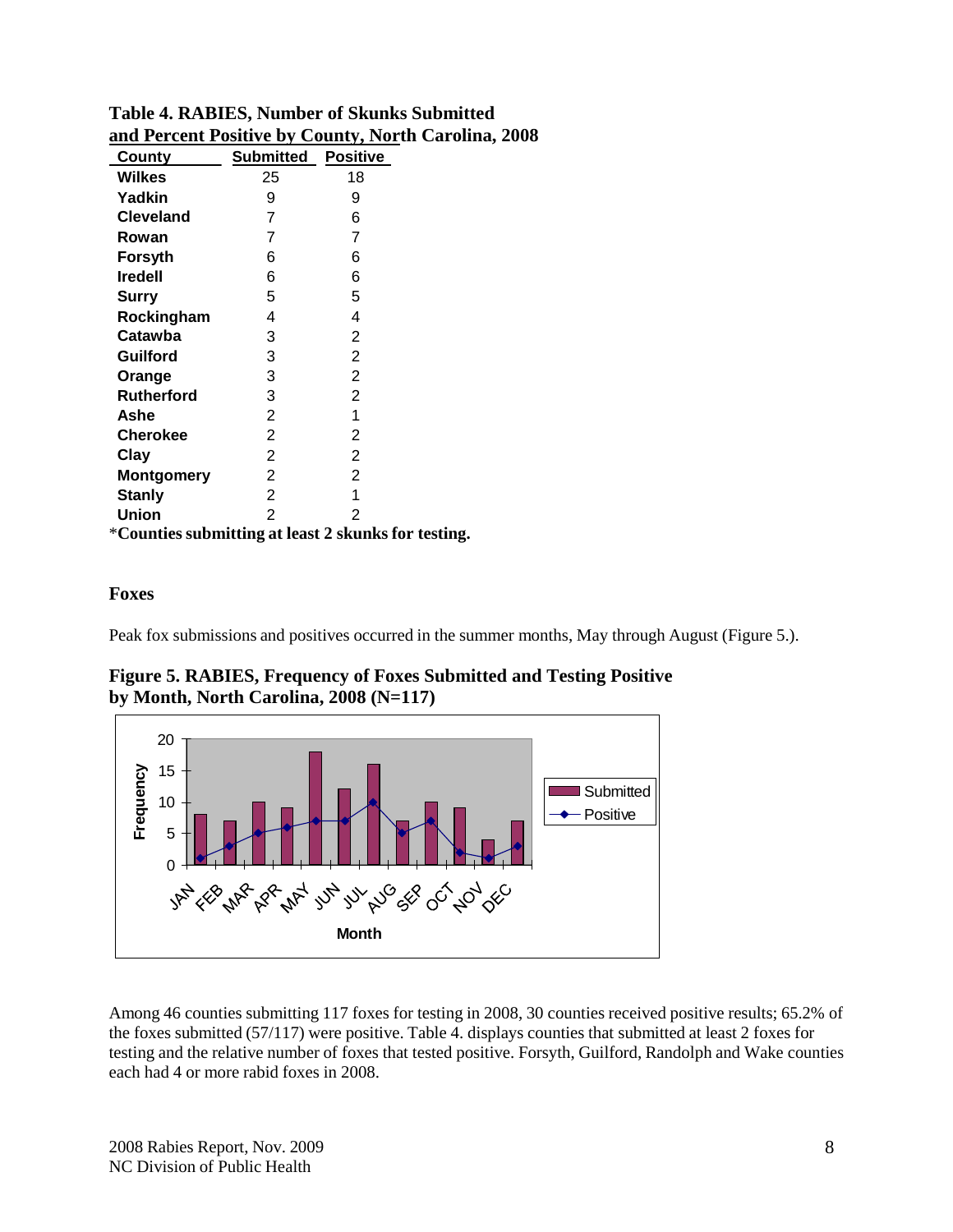|                                                   | <b>Total Foxes</b> |                 |  |  |  |
|---------------------------------------------------|--------------------|-----------------|--|--|--|
| *County                                           | <b>Submitted</b>   | <b>Positive</b> |  |  |  |
| Wake                                              | 16                 | 4               |  |  |  |
| <b>Forsyth</b>                                    | 10                 | 8               |  |  |  |
| <b>Guilford</b>                                   | 7                  | $\overline{7}$  |  |  |  |
| <b>Mecklenburg</b>                                | 7                  | 1               |  |  |  |
| Randolph                                          | 6                  | 4               |  |  |  |
| Surry                                             | 6                  | $\overline{2}$  |  |  |  |
| Rowan                                             | 5                  | $\overline{2}$  |  |  |  |
| Orange                                            | 4                  | 1               |  |  |  |
| <b>Carteret</b>                                   | 3                  | 2               |  |  |  |
| Catawba                                           | 3                  | 1               |  |  |  |
| <b>Cherokee</b>                                   | 3                  | 3               |  |  |  |
| Sampson                                           | 3                  | 1               |  |  |  |
| <b>Cabarrus</b>                                   | $\overline{c}$     | 1               |  |  |  |
| <b>Cleveland</b>                                  | $\overline{c}$     | 0               |  |  |  |
| <b>Davidson</b>                                   | $\overline{c}$     | $\overline{2}$  |  |  |  |
| <b>Halifax</b>                                    | $\overline{2}$     | 0               |  |  |  |
| <b>Mitchell</b>                                   | $\overline{2}$     | 1               |  |  |  |
| Montgomery                                        | $\overline{2}$     | 2               |  |  |  |
| Rockingham                                        | $\overline{2}$     | $\overline{2}$  |  |  |  |
| *Counties submitting at least 2 foxes for testing |                    |                 |  |  |  |

# **Table 4. RABIES, Foxes Submitted and Testing Positive by County, North Carolina, 2008**

## **Bats**

A large number (1145) of bats, were submitted to the SLPH for rabies testing in 2008. Of 1104 bats tested, 18 bats (1.6%) tested positive for rabies: 8 Big Brown Bats (*Eptesicus fuscus)*, 8 Eastern Red Bats (*Lasiurus Borealis)*, 1 Mexican Free Tailed Bat (*Tadarida brasiliensis)*, and one bat was an unspeciated juvenile (Table 5.).

| Э                             | $\sim$ r $\sim$ |                 | Percentage<br><b>Positive by</b> |
|-------------------------------|-----------------|-----------------|----------------------------------|
| <b>Bat Species</b>            | Tested          | <b>Positive</b> | <b>Species</b>                   |
| <b>Eptesicus fuscus</b>       | 834             | 8               | 1.0                              |
| Lasionycteris                 |                 |                 |                                  |
| noctivagans                   | 29              |                 | 0.0                              |
| Lasiurus borealis             | 62              | 8               | 11.6                             |
| Lasiurus seminolus            | 4               |                 | 0.0                              |
| <b>Myotis</b> sp              | 4               |                 | 0.0                              |
| <b>Nysticeius humeralis</b>   | 24              |                 | 0.0                              |
| <b>Pipistrellus subflavus</b> | 3               |                 | 0.0                              |
| Tadarida brasiliensis         | 42              |                 | 2.4                              |
| <b>Juvenile</b>               | 74              |                 | 1.4                              |
| <b>Unidentified</b>           | 28              |                 | 0.0                              |
| Total                         | 1104            | 18              |                                  |

# **Table 5. RABIES, Frequency and Percent Positive by Species among Bats Tested by Species, North Carolina 2008**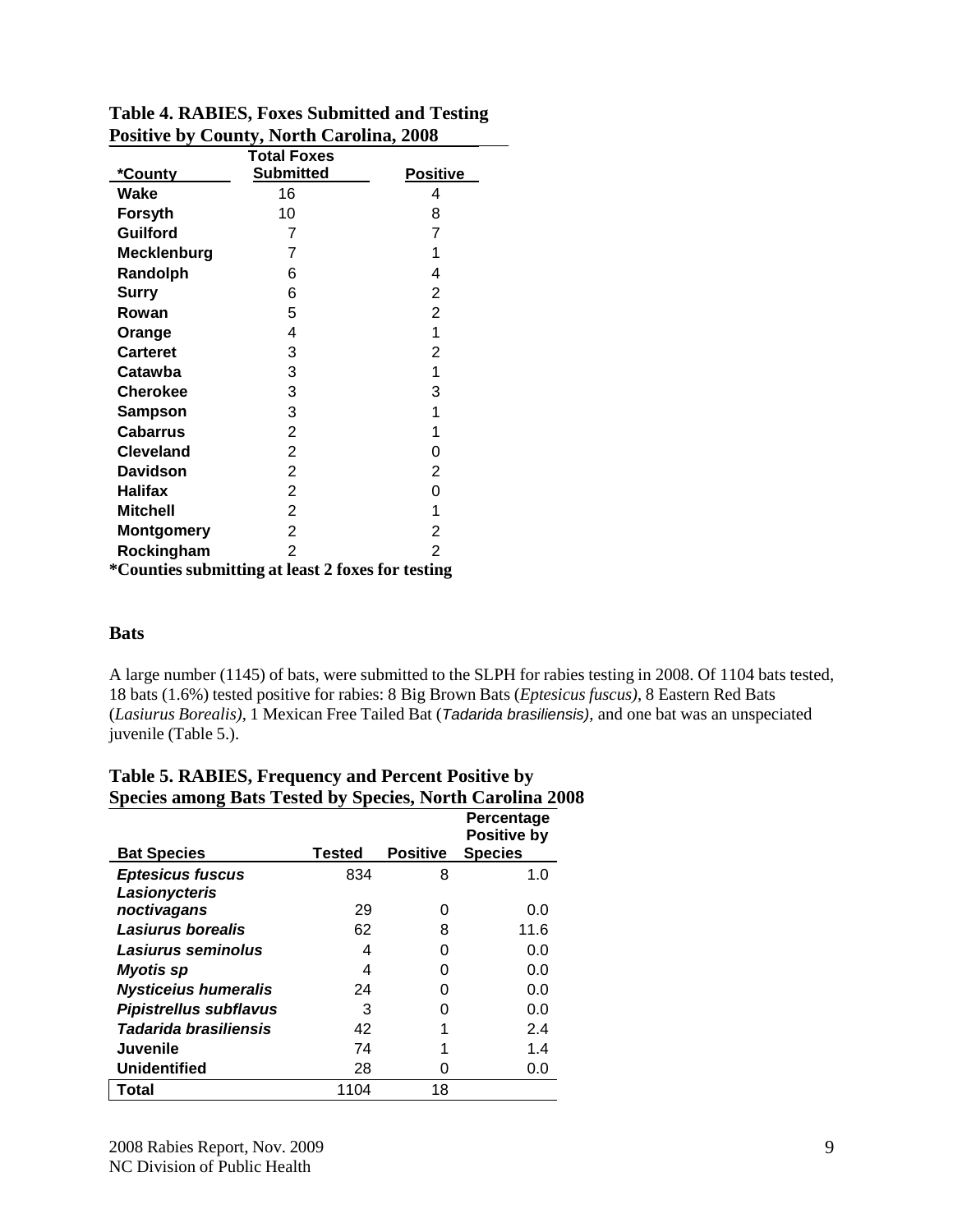Figure 6. illustrates that the majority of bats were submitted for testing in the summer months (June through September) and bats tested positive predominantly May through August. Most bats migrate and hibernate when temperatures drop in the fall. Beginning in April through August (depending on warming temperatures) many female bats form maternity colonies and nurture their young in attics or other spaces in buildings that may be inhabited by people resulting in many accidental exposures to people.



**Figure 6. RABIES, Number of Bats Submitted (N=1145) and Testing Positive (N=18) by Month, North Carolina, 2008**

**Table 5. RABIES, Number of Bats Submitted and Percent Positive by County, North Carolina, 2008**

|                    | Total Bats       |                 |            |
|--------------------|------------------|-----------------|------------|
| County*            | <b>Submitted</b> | <b>Positive</b> | % Positive |
| <b>Mecklenburg</b> | 179              | 3               | 1.7        |
| Wake               | 153              | 2               | 1.3        |
| Guilford           | 121              | 1               | 0.8        |
| Forsyth            | 87               | O               | 0.0        |
| Orange             | 80               | 1               | 1.3        |
| <b>Durham</b>      | 71               | 0               | 0.0        |
| Rowan              | 40               | 2               | 5.0        |
| <b>Alamance</b>    | 36               | 0               | 0.0        |
| Moore              | 30               | 1               | 3.3        |
| Randolph           | 29               | O               | 0.0        |
| <b>Buncombe</b>    | 26               | 0               | 0.0        |
| Cumberland         | 24               | O               | 0.0        |
| <b>Henderson</b>   | 20               | O               | 0.0        |
| <b>Cleveland</b>   | 17               | 0               | 0.0        |

**\*Counties submitting over 15 bats**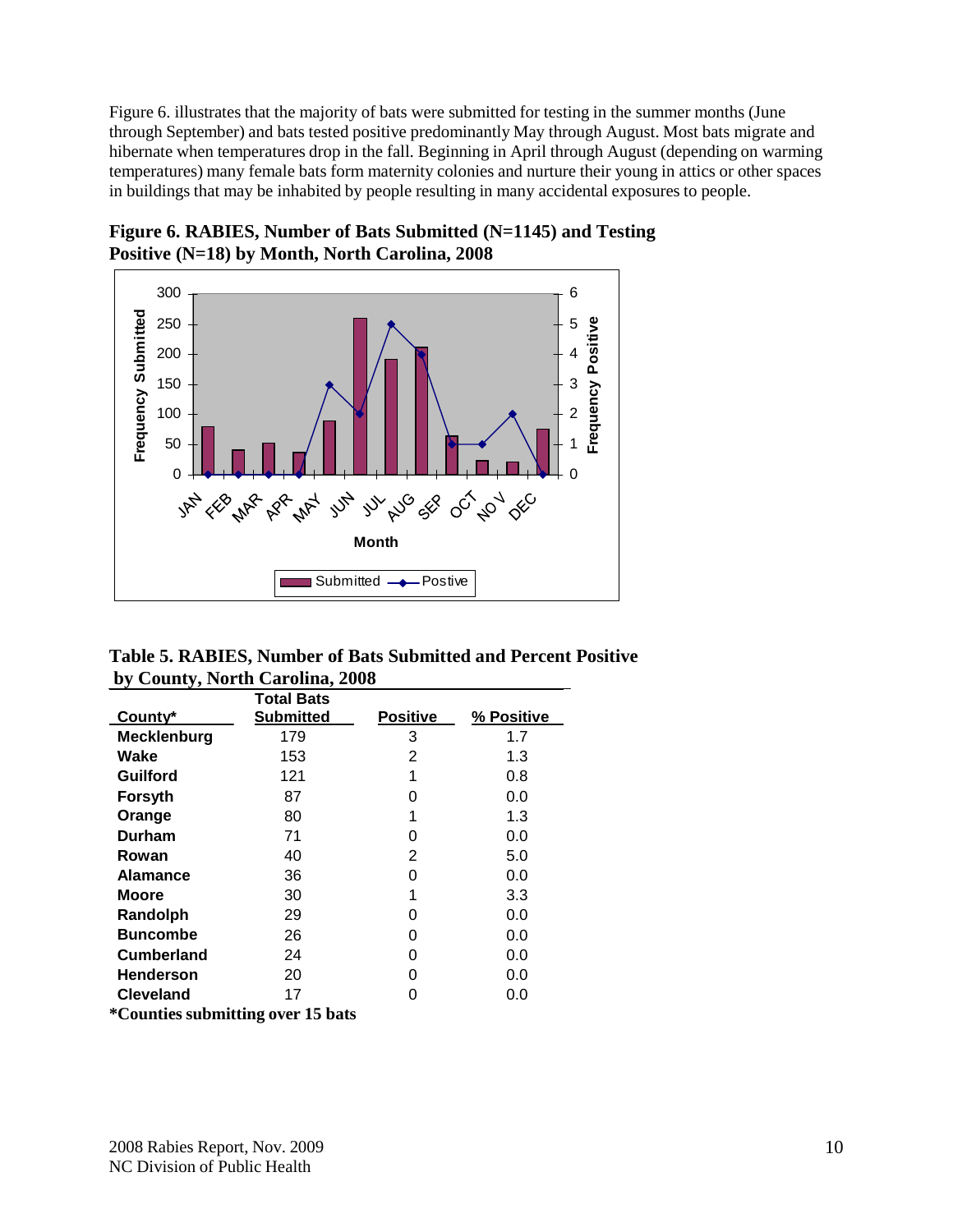## **Domestic Animals and Low Risk Wildlife**

## **Companion Animals**

Domestic pets or companion animals (dogs, cats, and ferrets) have close and frequent contact with people in and around the home environment, at pet stores, and often when people approach and feed stray or feral cats and dogs. In 2008, 3 dogs and 18 cats tested positive for rabies in North Carolina. Domestic dogs, cats, and ferrets are likely to acquire rabies after a bite exposure to a high risk wildlife species if they are not currently vaccinated against rabies and if they are allowed outdoors unsupervised. Beginning October 1, 2009 North Carolina General Statute. 130A-185 required owned ferrets (in addition to the current requirement for cats and dogs) to be currently vaccinated against rabies by four months of age. Among nationally reported rabies cases in domestic animals in 2008, cats represented four times the number of reported cases in dogs and five times the reported cases in cattle. Most of the cases reported in cats  $(82.3%)$  of 294 were from states with enzootic raccoon variant rabies.<sup>7</sup>

## **Livestock**

North Carolina statute does not require that domestic livestock be vaccinated against rabies. In 2008, 3 of 48 cattle and 1 of 31 goats tested positive for rabies. The Compendium of Animal Rabies Prevention and Control, 2008 published by the National Association of Public Health Veterinarians recommends vaccination of livestock that may have close contact with people (petting zoos, fairs, or public exhibitions), valuable livestock, and horses traveling interstate. Currently there are USDA licensed vaccines for horses, cattle and sheep marketed in the United States. The North Carolina Department of Agriculture and Consumer Services requires vaccination of livestock at animal contact exhibits, if a USDA licensed approved vaccine exists for that species, per .02 NCAC 52K .0601, Section .0600 – Animal Keeping, Certification and Exhibition. More specific information on USDA licensed vaccines by species can be accessed at <http://www.nasphv.org/Documents/RabiesCompendium.pdf>

# **Low Risk Wildlife**

Low risk wildlife species include small rodents (squirrels, mice, rats, chipmunks, etc.), lagomorphs (rabbits), marsupials (opossums), voles, moles and others. Although any warm blooded mammal can become infected with rabies, carnivores and large rodents are the animals most likely to be exposed to high risk vectors because of shared ecological niches. Larger body size also favors survival from attacks by rabid carnivores. Among low risk animals tested at the NC SLPH from 1990 to present a total of 6 were confirmed with rabies: 3 rabbits (1996, 1997, and 2001) and 3 opossums (2005, 2008, and 2009).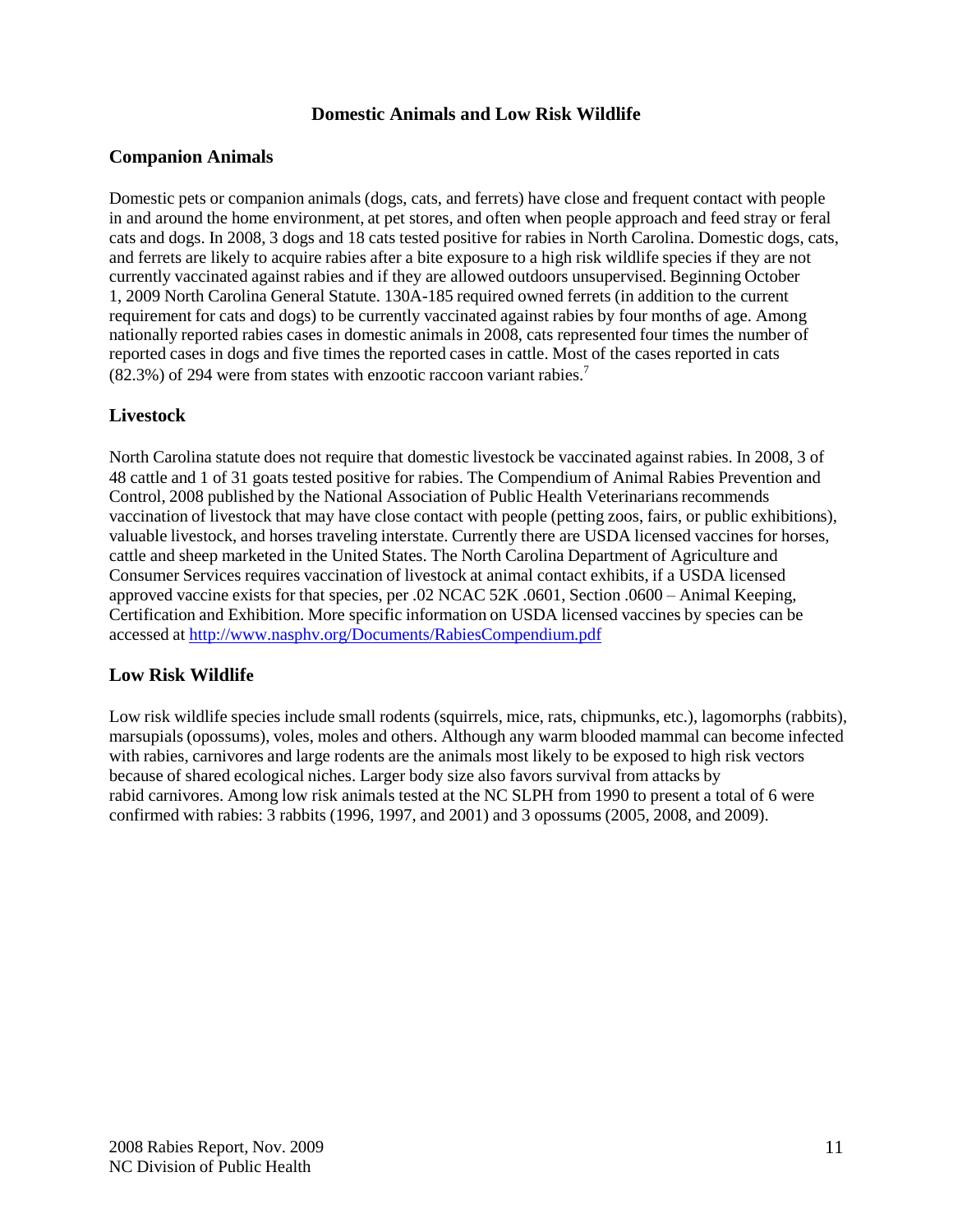# **Overview**

Since 2004 the percentage of animals submitted to the SLPH that test positive has decreased to less than 12% (Figure 7.). Table 7 displays the frequency of all rabid animals by species reported by the SLPH over the past 5 years.





**Table 7. RABIES, Positives by Species, North Carolina 2004 - 2008**

| <b>Species</b> | 2004 | 2005 | 2006 | 2007 | 2008 |
|----------------|------|------|------|------|------|
| <b>Bat</b>     | 28   | 22   | 43   | 34   | 18   |
| <b>Beaver</b>  |      |      | O    |      |      |
| <b>Bobcat</b>  |      | 2    | 5    |      | 3    |
| Canine         |      | 4    | 8    |      | 3    |
| Cat            | 22   | 16   | 19   | 21   | 18   |
| <b>Bovine</b>  | 4    | 3    | 2    | 5    | 3    |
| Coyote         |      | 3    | 2    | 3    | 3    |
| <b>Equine</b>  |      | 3    | ∩    | 4    |      |
| Ferret         | O    |      |      |      |      |
| Fox            | 66   | 68   | 50   | 58   | 57   |
| Goat           | ი    |      |      | 2    |      |
| Groundhog      |      |      | 3    |      |      |
| Raccoon        | 338  | 276  | 297  | 245  | 251  |
| <b>Skunk</b>   | 114  | 60   | 91   | 98   | 93   |
| <u>Opossum</u> |      |      |      |      |      |
| Total          | 582  | 458  | 521  | 474  | 452  |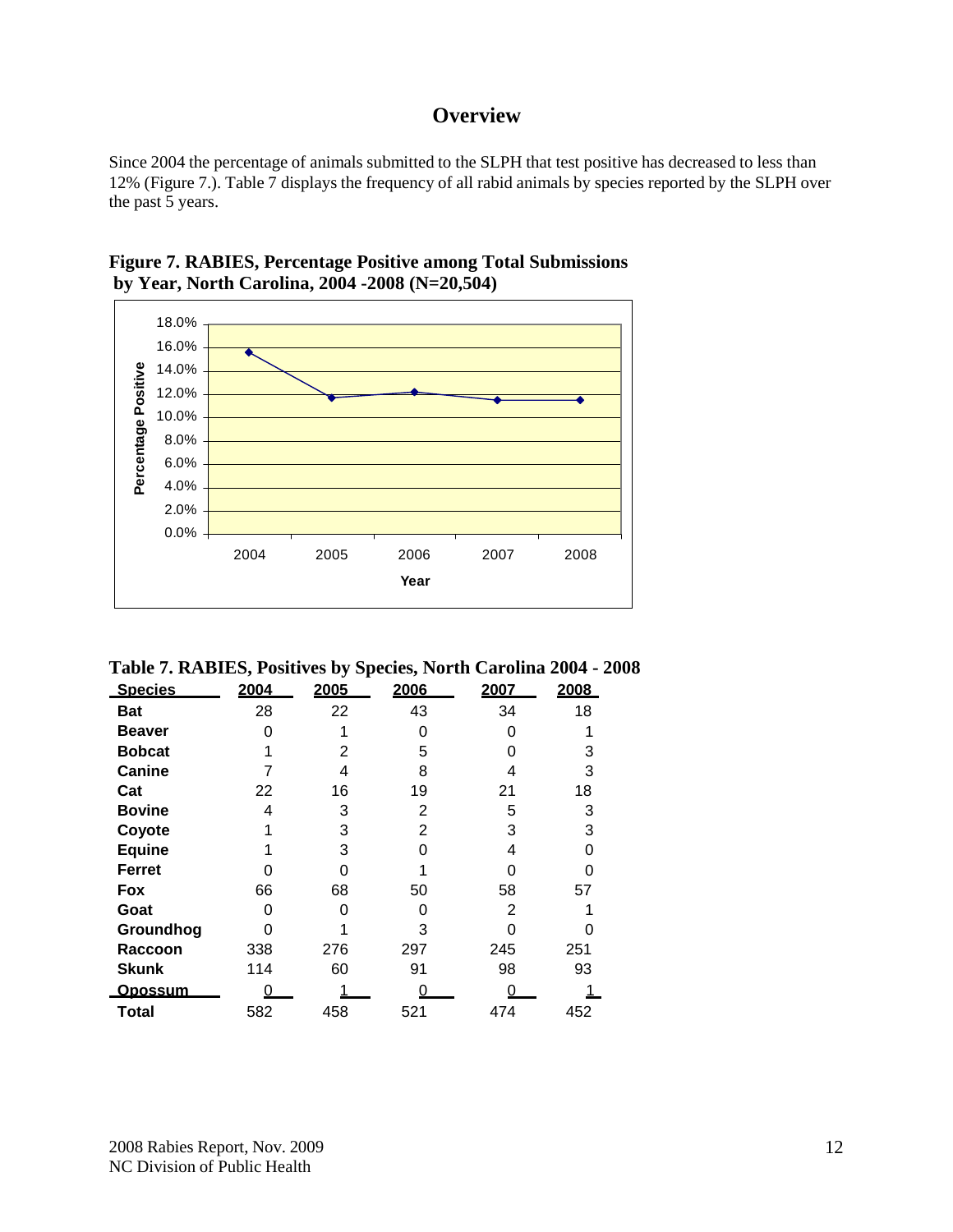Table 6 and Figure 8 below show that the relative and absolute frequency of rabies positives reported over the last five years has, in general, decreased for the four most frequently submitted wildlife species.

| Table 6. RABIES, Five-Year Frequencies by High Risk Species, 2004 - 2008 |      |      |      |      |      |        |  |
|--------------------------------------------------------------------------|------|------|------|------|------|--------|--|
| <b>SPECIES</b>                                                           | 2004 | 2005 | 2006 | 2007 | 2008 | Totals |  |
| Raccoon                                                                  | 338  | 276  | 297  | 245  | 251  | 1407   |  |
| <b>Bat</b>                                                               | 28   | 22   | 43   | 34   | 18   | 145    |  |
| Fox                                                                      | 66   | 68   | 50   | 58   | 57   | 299    |  |
| <b>Skunk</b>                                                             | 114  | 60   | 91   | 98   | 93   | 456    |  |
| <b>Totals</b>                                                            | 546  | 426  | 481  | 435  | 419  | 2307   |  |

**Figure 8. RABIES, Five Year Trend in Frequency for High Risk Species, North Carolina 2004 – 2008 (N=2307)**



### **Factors Confounding Submission and Rabies Numbers Reported**

The animal surveillance data presented here is a select, biased subset and by no means represents the entire population of animals and the totality of rabies positives for each species in North Carolina. In North Carolina submission and testing of animals for rabies at the SLPH, for the most part, occurs as a result of a bite or other exposure to a human or unvaccinated domestic animal. Variations to this policy do occur, and the public health veterinarians are consulted regularly to make testing decisions on a case-by case basis when exceptions to the submission policy are requested.

Several factors may affect the number of submissions by year, by county, and by species and may result in systematic differences in the denominator (submission numbers) and also percent positive by species in North Carolina from year to year. Local animal control services are relied upon to enforce the rabies laws and in doing so respond to requests from multiple sources including local health departments, health care providers, private citizens, and veterinarians to capture animals and submit animal specimens for testing. The exposure details involved in risk assessment may not be accurately recounted or assessed due to factors associated with timeliness of reporting, age of person exposed, emotions aroused with potential